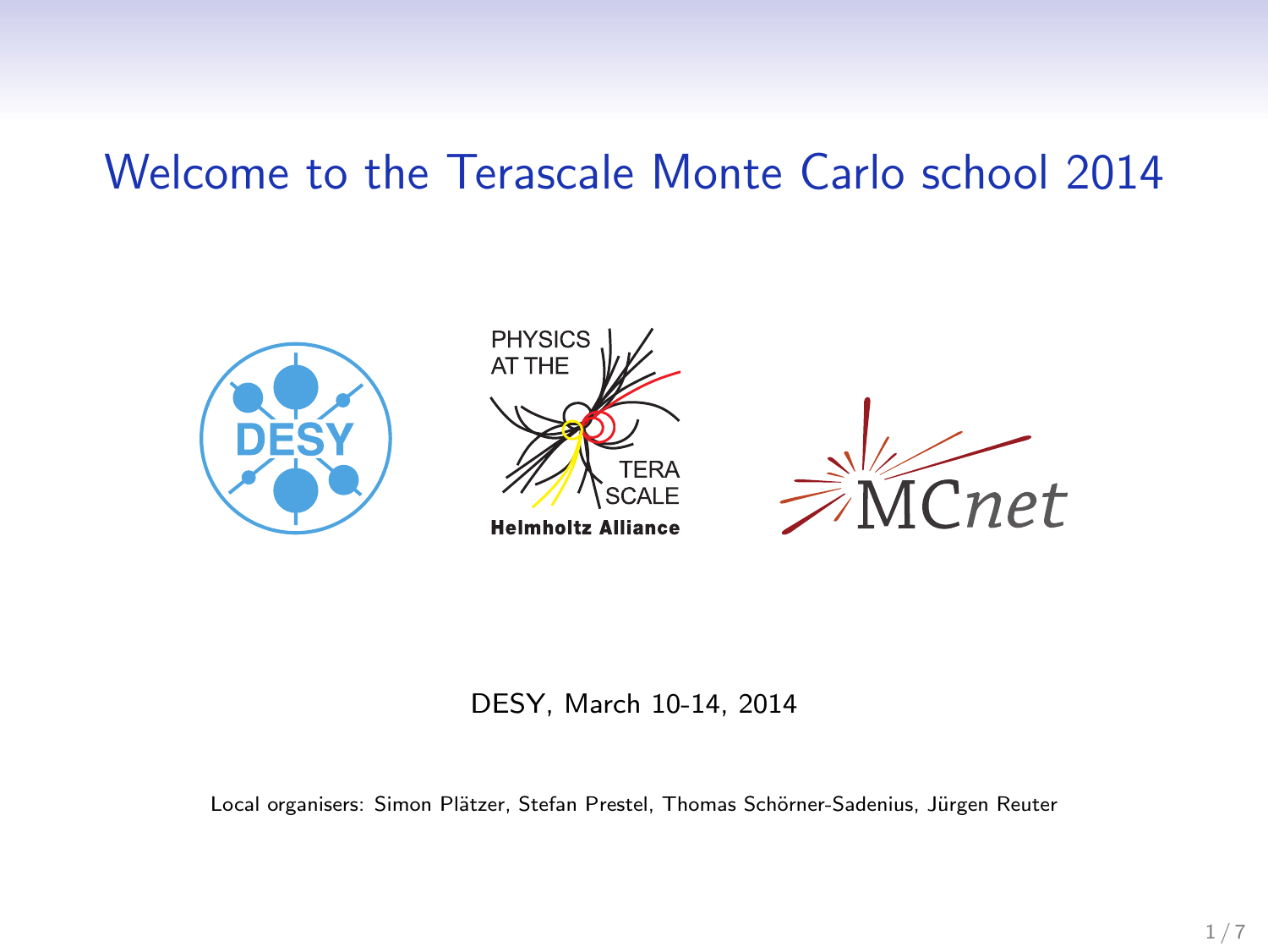### General information

## Welcome to sunny Hamburg, and to the Terascale MC school 2014! Information on the school can be found under

https://indico.desy.de/conferenceDisplay.py?ovw=True&confId=9326

Please make sure to pick up your badges.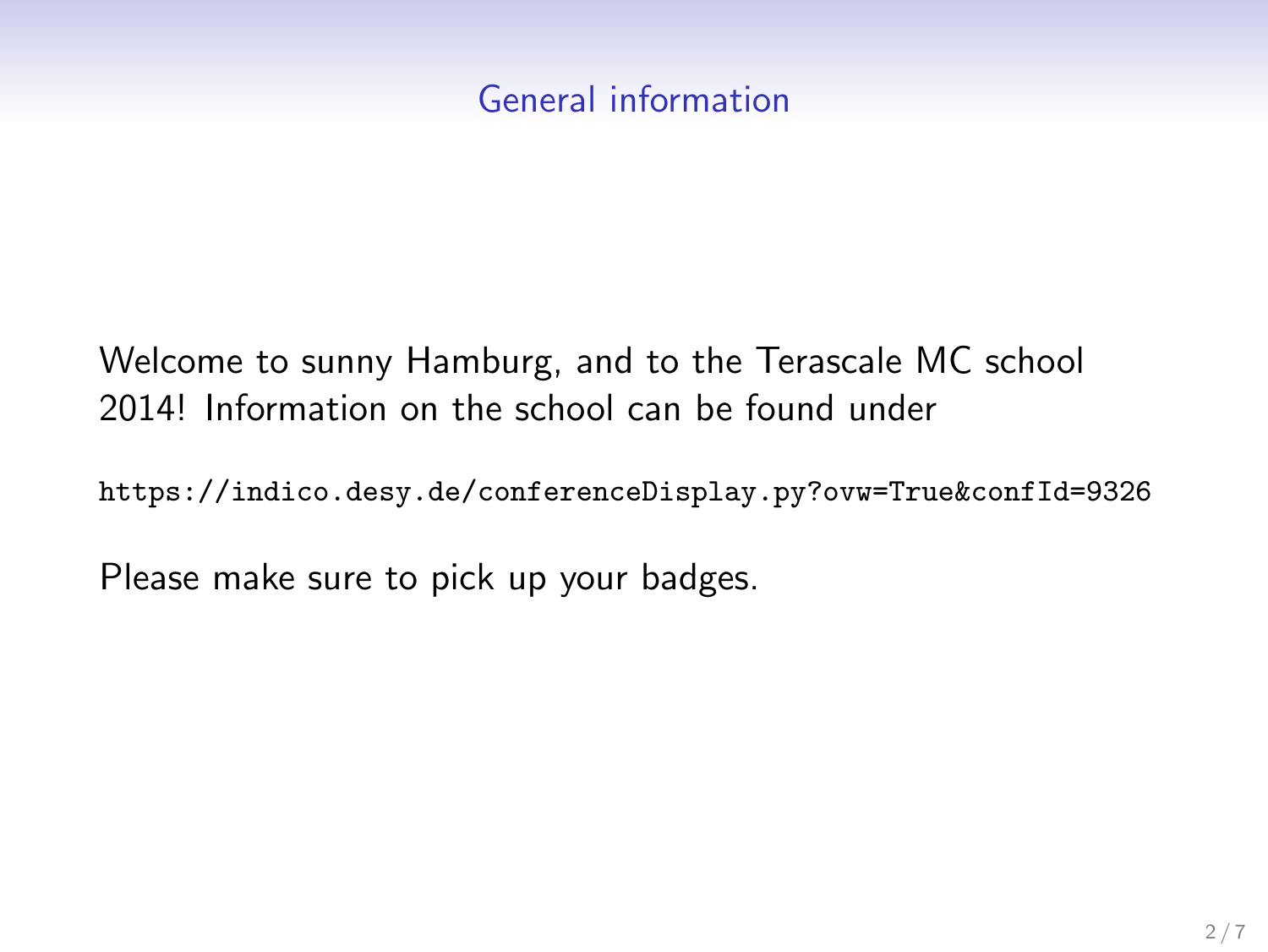## **Timetable**

You'll have

- .. . lectures in the mornings,
- .. . hands-on tutorials in the afternoon,
- .. . night-caps, for all your questions, in the evenings.

Please check the indico page

https://indico.desy.de/conferenceDisplay.py?ovw=True&confId=9326

for more information.

.. . and yes, there will be coffee breaks.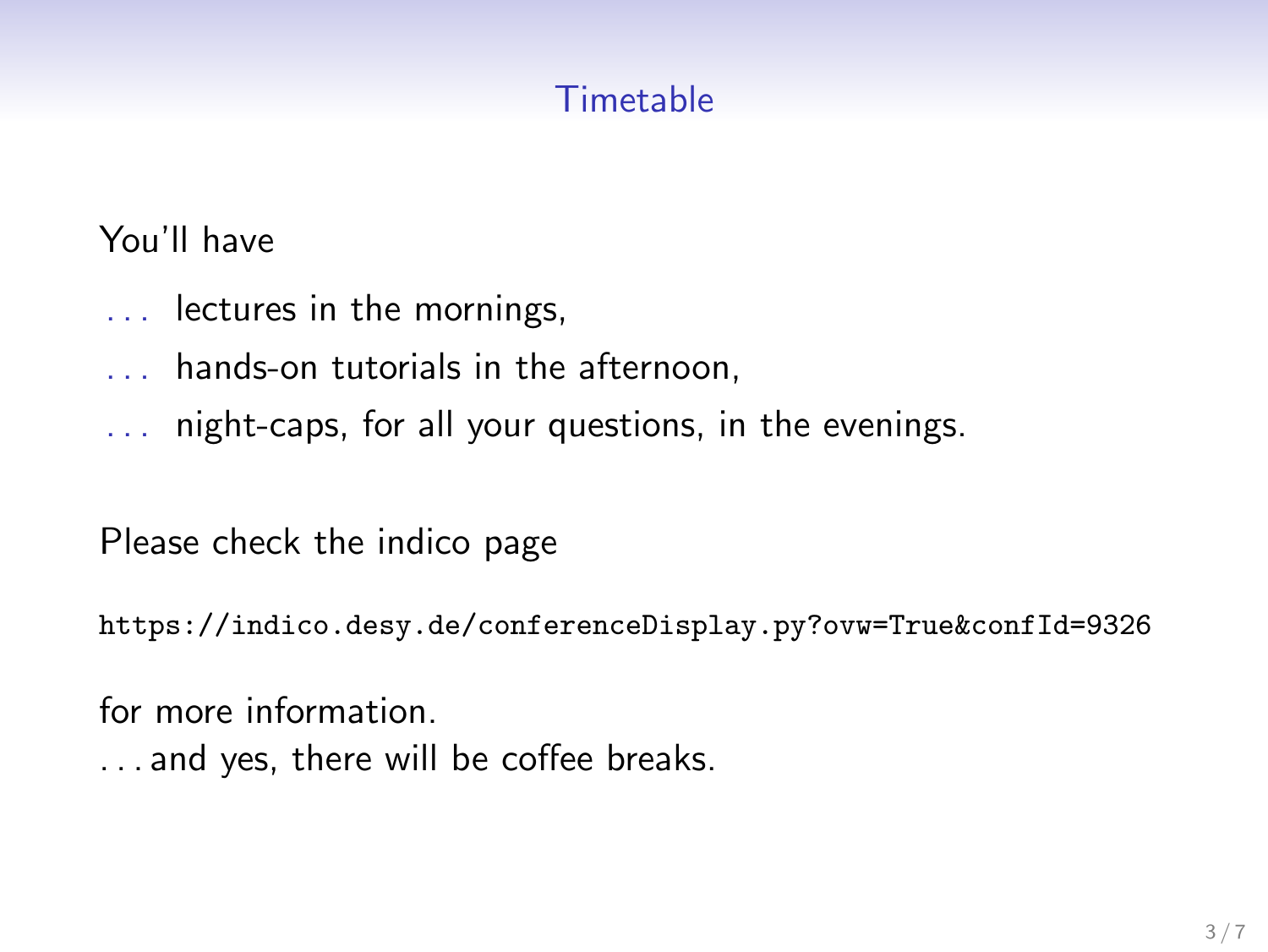## Lunch / Dinner

Lunch will from 12:30-14:00 in the DESY cafeteria (Building 9). The school dinner will be on Wednesday night in the Bistro. As for dinner the other nights, just ask!

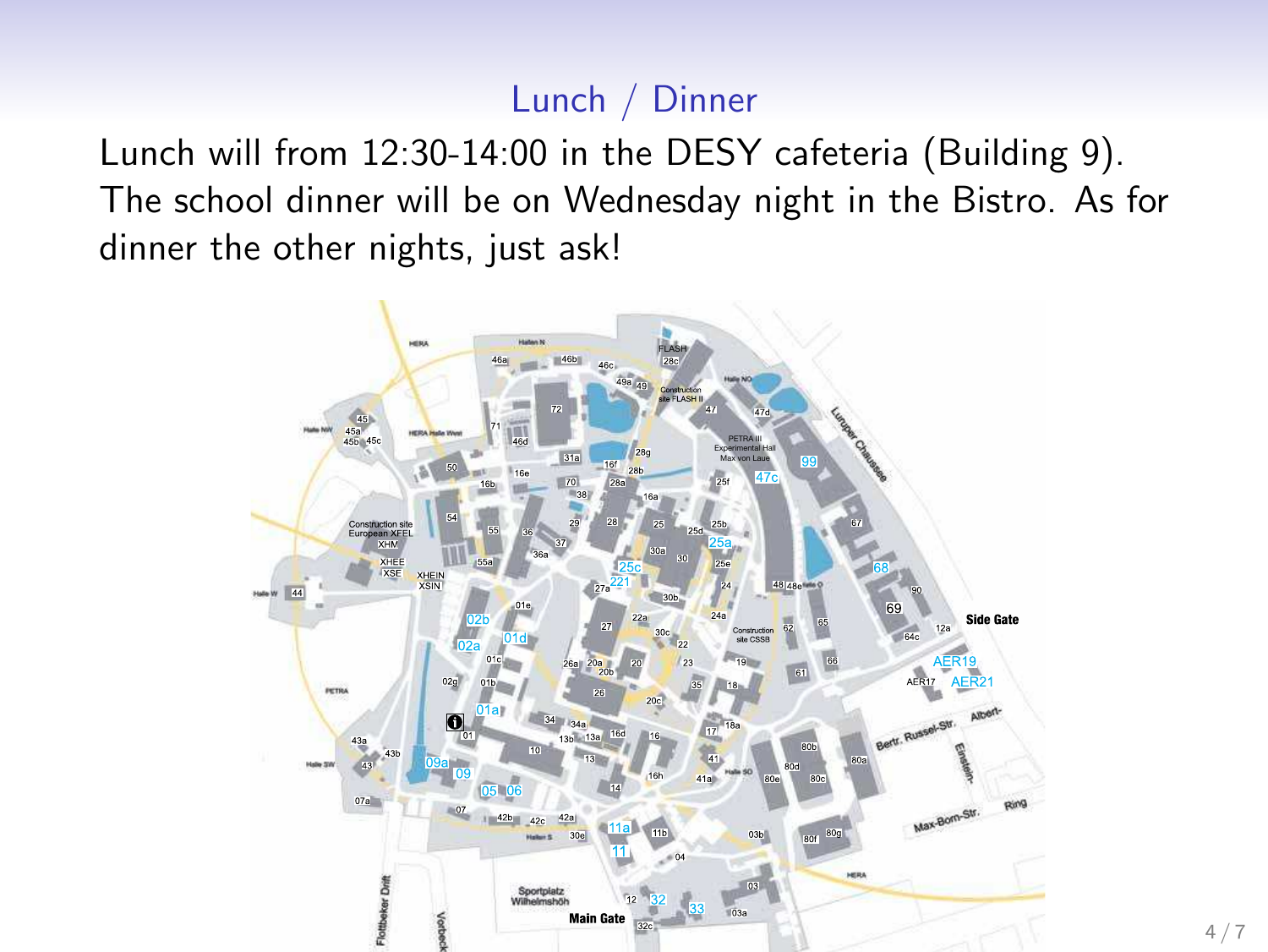#### Map

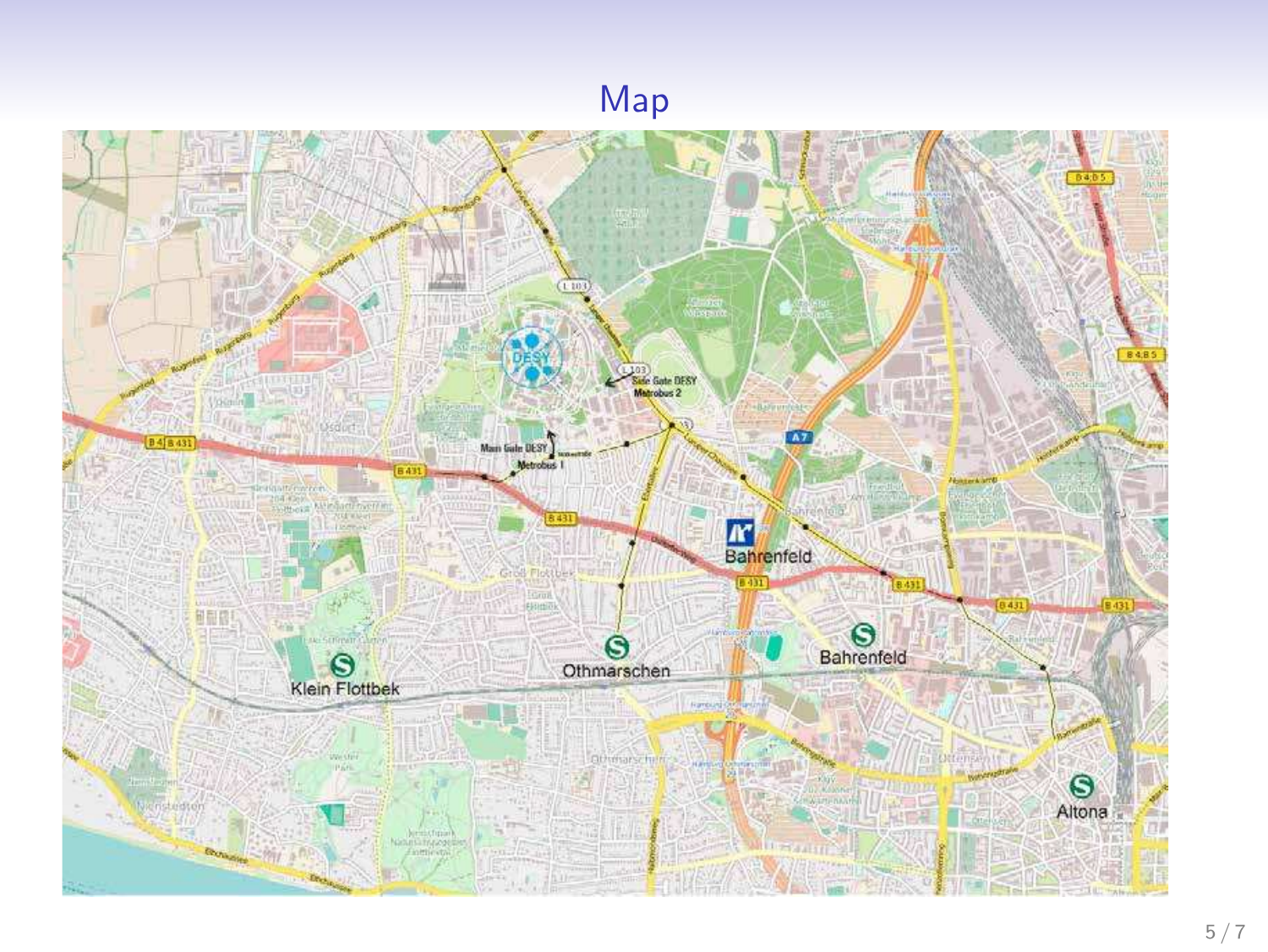#### Tutorials and student presentations

Throughout the afternoons, you'll get hands-on experience with some Monte Carlo Event generators. The tutorials cover modern methods for Higgs phenomenology.

On Friday morning, you will have the opportunity to present some of your findings.